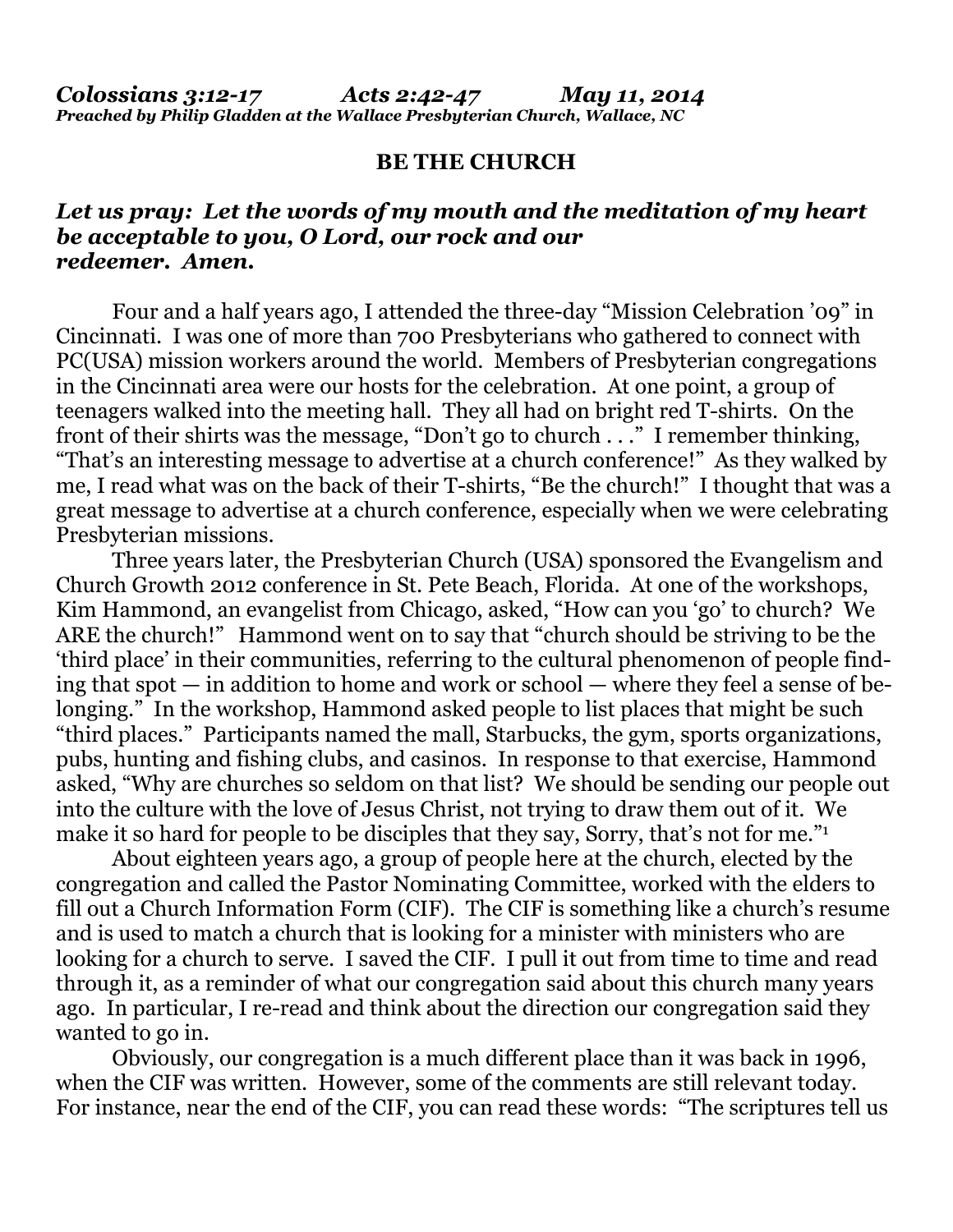Jesus is the answer; we need to believe this and act on this belief. Our church is the best place to start. The message heard in our church should lead us back to Christ, and we need to follow this message. We believe our church needs to have an active membership who regularly worship, pray, study, and fellowship together. We must be active in the community, helping those who are burdened, lonely, or in need. We would like to have our members to be involved and to have our membership grow. Wallace is a wonderful community, made up of many fine people who desire to make a positive influence. The Wallace Presbyterian Church consists of many of these people. We are very capable mentally, physically, and financially and need to develop these qualities to best serve God."

I like that phrase, "Our church is the best place to start"  $-$  especially when we remember, "We ARE the church!" We can go back in history a lot further than eighteen years to get a clue about how to "be the church." Listen again to Luke's description of what the earliest Christians did to "be the church" after the miracle of Pentecost: "They were devoting themselves to the teaching of the apostles and to the fellowship, to the breaking of the bread and to the prayers. . . many wonders and signs were being done through the apostles. All of the believers were together and had all things in common . . . Daily they were in attendance together in the temple, breaking bread in the home, sharing food in gladness and with humble hearts, praising God and having the goodwill with all of the people." (Acts 2:42-47)

You don't have to "go" to church  $-$  or even "be" the church  $-$  to do many of the things Luke talks about.

You can read and study a good, inspiring book with your favorite book club.

You can enjoy good fellowship with close friends in lots of different settings.

 You can enjoy a good meal and break bread around your kitchen table, at the River Landing Clubhouse, at Al Bustan or the new Tokyo Sunrise restaurant on Main Street, or at the beach.

 You can help other people through Rotary Club or by participating in any of the many BBQ benefits around town.

 So, the activities themselves don't define us as the church of Jesus Christ. It's not so much "what" we do (although that's certainly important), but "why" and "how" we do what we do: in prayer, in community, praising God, with glad and generous hearts.

 Comparing the 21st century Wallace Presbyterian Church to the church of the early 1st century in Jerusalem is helpful, but it can also be discouraging. Have you ever heard anybody say, "The church just needs to get back to the way it was in the New Testament"? It's kind of hard to argue with that thought, *if* that means we ought to devote ourselves to the study of the scriptures, to fellowship among believers, to caring concern for other people, and for genuine worship and thanksgiving for what God has done for us in Jesus Christ.

 However, if we say, "The church just needs to get back to the way it was in the New Testament" because we think the early church was flawless and the people in it were different than we are, then we'd be mistaken. The early church was made up of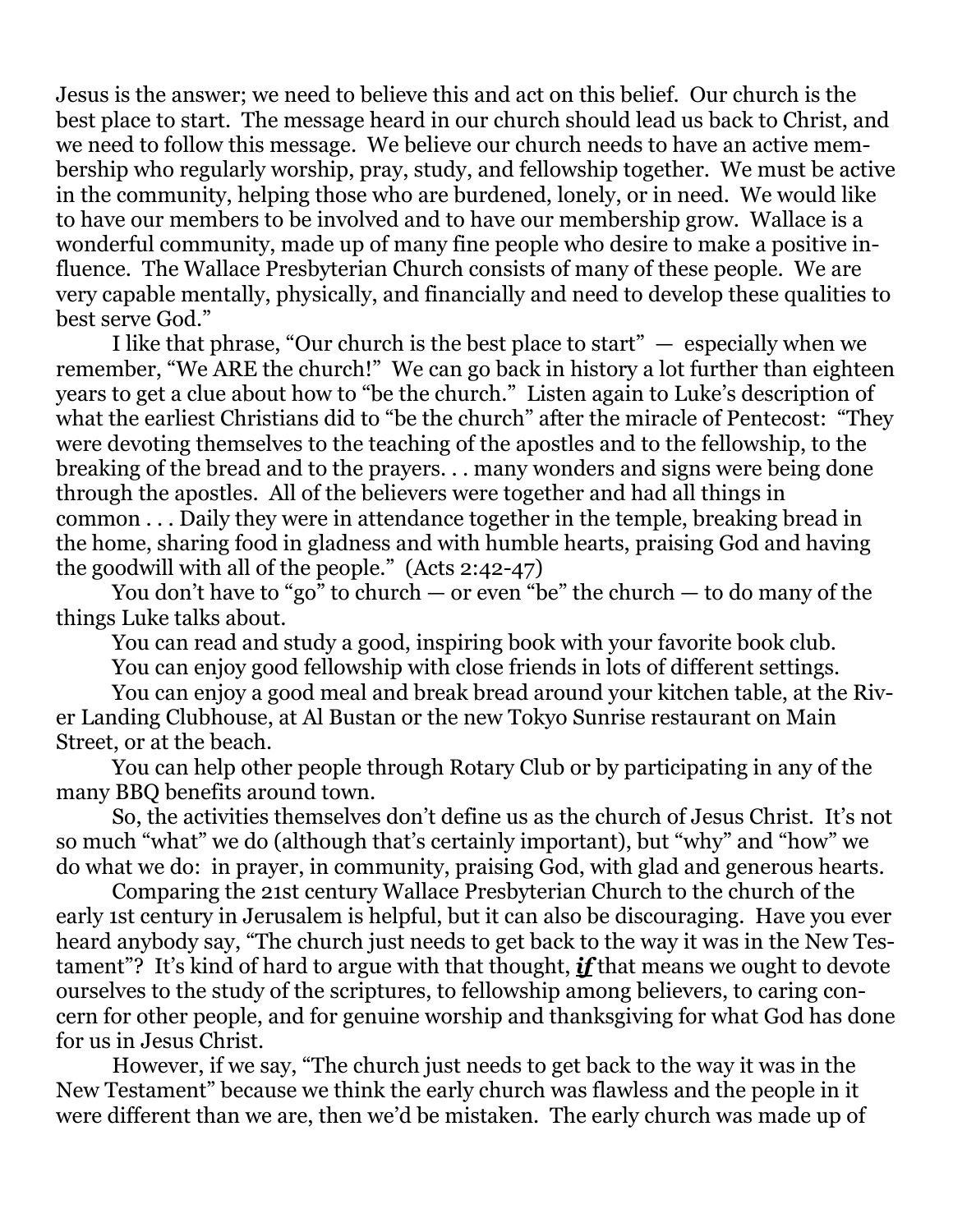people like you and me — people who need God's amazing and saving grace in Jesus Christ, people who are trying to live faithful lives as disciples of Jesus Christ, people who don't always get it right, people who depend on God's grace and guidance in all of life. That is what it means to "be the church."

 A few months ago, a friend and mentor of sorts (who happens to be a retired Baptist minister) encouraged me to re-read a book by Howard Rice called *Reformed Spirituality: An Introduction for Believers.* When Nancy and I were at the Cedar Cross Retreat Center near Louisburg week before last, I finished reading Rice's book and I planned my preaching for the summer. I guess it was because I decided to preach on this description in Acts about what it means to "be the church" that some of Howard Rice's comments almost jumped off the page. He begins a chapter called "The Discipline of the Christian Life" with these thoughts: "The Christian life is not a matter of simply trusting in Christ and having everything work out as we want it to. The Reformed tradition has never tried to simplify the complexities and ambiguities that continue to plague the Christian throughout life."

 What really caught my attention came later in the chapter, when Rice says, "[The New Testament church's] corporate life was shaped so that it stood out in the midst of its culture, not so much by what it did not do as by the positive nature of its corporate life . . .Here was a community that stood out in a world of greed, religious cynicism, and a terrible disparity between the few rich elite and the great masses of the poor, whether slave or free. . . The Christian faith . . . offered a new vision of life. It presented a new way of being in the world, in which people mattered, in which there was mutual love and care, in which there was something worth living and dying for. . . What we believe is shaped by our actions, and our actions are an expression of what we believe."<sup>2</sup>

Several years ago, while getting ready for a New Member Class, I took the time to try to list everything we do around here at the Wallace Presbyterian Church. That was quite an undertaking! I used a calendar, old newsletters, and bulletins to make the list. You know how it is when you try to make a comprehensive list — you always leave something out! Also, the list has had to be revised, almost from year to year, as new programs or ministries are added or changed. The list ended up being divided into four categories: Christian Education; Programs; Outreach Ministries; and Special Worship Services — three pages, single-spaced, Times New Roman, 12 point font.

 The question we need always to ask ourselves is, "Are we being the church in all of the things we do? In our education, our programs, our outreach ministries, our special worship services? Do we stand out in our culture, "not so much by what we do not do but by the positive nature of our corporate life"? Do we offer "a new vision of life, a new way of being in the world"? Does the Wallace Presbyterian Church offer a place "where people matter, where there is mutual love and care, where people can find and commit to something worth living and dying for"?

 Another way to talk about "being the church" is to talk about our faith and practice. Why do we do what we do? It has to be grounded in our faith in and love for Jesus Christ. Why do we do what we do? It has to be an expression of the very things we